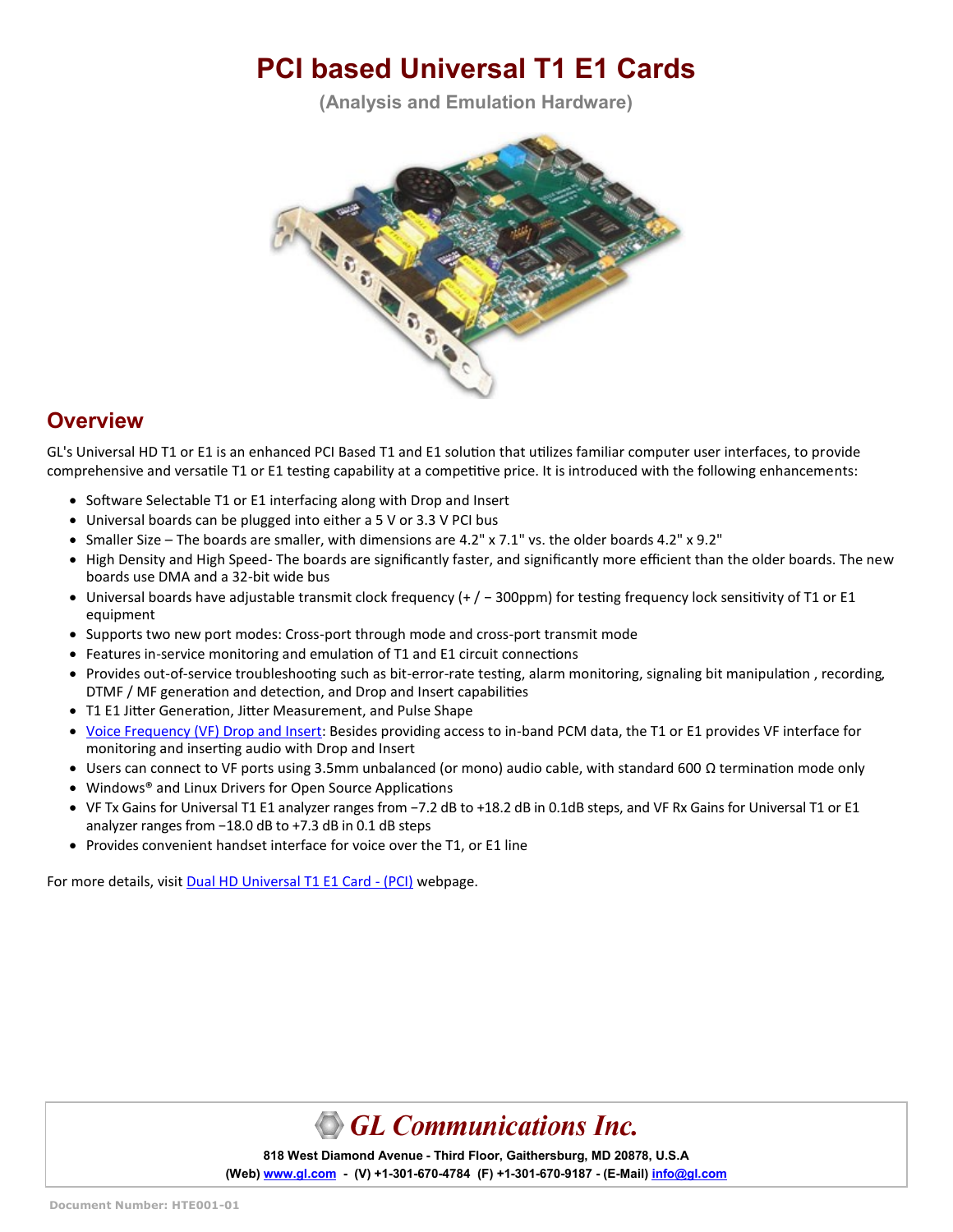#### **Main Features**

- Compatible with Windows® 10 OS and user friendly real-time software
- Most all [basic applications,](http://www.gl.com/t1e1applications.html#basict1e1apps) and [special applications](http://www.gl.com/t1e1applications.html#optionalt1e1apps) are available for Universal HD T1 E1 cards including comprehensive comprehensive Analysis / Emulation of Voice, Digits, Tones, Fax, Raw Data, Protocol, Analog, Digital, and Echo Testing
- Call Recording, Generation, and Monitoring for hundreds to thousands of calls in one platform
- Features in-service monitoring and emulation of T1 and E1 circuit connections
- Provides out-of-service troubleshooting such as bit-error-rate testing, alarm monitoring, signaling bit manipulation and recording, DTMF / MF generation and detection, and Drop and Insert capabilities

#### **Basic Software**

- VF Options
	- − Speaker
	- − Drop and Insert
	- − VF In / Out TS settings
- Monitoring Options
	- − Monitor T1 or E1 Line
	- − Byte Values and Binary Byte Values
	- − Signaling bits, Power Level, DC Offset and Frequency
	- − Multi-frames and Real-time Multi-frames
	- − T1 or E1 Data as Real-time Bitmap
	- − Time-slot Window
	- − ASCII Timeslot Display
	- − Oscilloscope and Power Spectral
	- − Audio Monitoring
	- − Active Voice Level
- Intrusive Testing
	- − Bit Error Rate Test
	- − Enhanced Bit Error Rate
	- − ATM BERT
	- − Transmit Tone
	- − Transmit Gaussian Noise
	- − Transmit Multiframe
	- − Transmit Signaling Bits
	- − Precision Delay Measurement
	- − Rx-to-Tx Loop back
	- − Error Insertion

#### **Optional Software**

- Protocol Analysis
	- − ISDN, HDLC, SS7, GSM, GPRS, UMTS, GR303, V5.x
	- − Frame Relay, ATM, PPP, TRAU, CDMA, DCME, T1
	- − E1 Maintenance Data Link (Sa HDLC and SSM), Facility Data Link , SS1, Fax, Modem
- Protocol Emulation
	- − ISDN, SS7, ISUP Conformance Scripts, GSM Abis,
	- − GSM A, MAP, CAP, INAP, FXO FXS, MLPPP, CAS,
	- − TRAU, SS1, Multi-link Frame Relay Emulation
	- − Inverse Multiplexing over ATM
- Windows Client / Server
	- − w/ Remote access to T1 or E1 server using Clients C++, TCL, C#
- Record / Playback Files
	- − Manual, Automated
- Capture, Analysis, and Emulation
	- − DTMF / MF / MFCR2, Digits, Tones, Voice, Fax, Modem, Raw Data
- Voice Band Analysis Software
- Call Data Records
- Multi-Channel BERT
- Protocol Identifier, Traffic Classifier
- Echo Cancellation Testing / Compliance
	- − -Manual, Semi-automated and Automated –G.168, G.160, G.169
	- − Measure Loop Delay/ERL
	- − Delay Attenuate Timeslots
	- − Digital Echo Canceller Simulator
	- − Audio Processing Utility (APU)
	- − Signaling Transitions Recording
- Real-time Strip Chart
- Real-time Multichannel Audio Bridge
- Multiplex / Demultiplex Software
- Network Surveillance, Voice Quality Testing

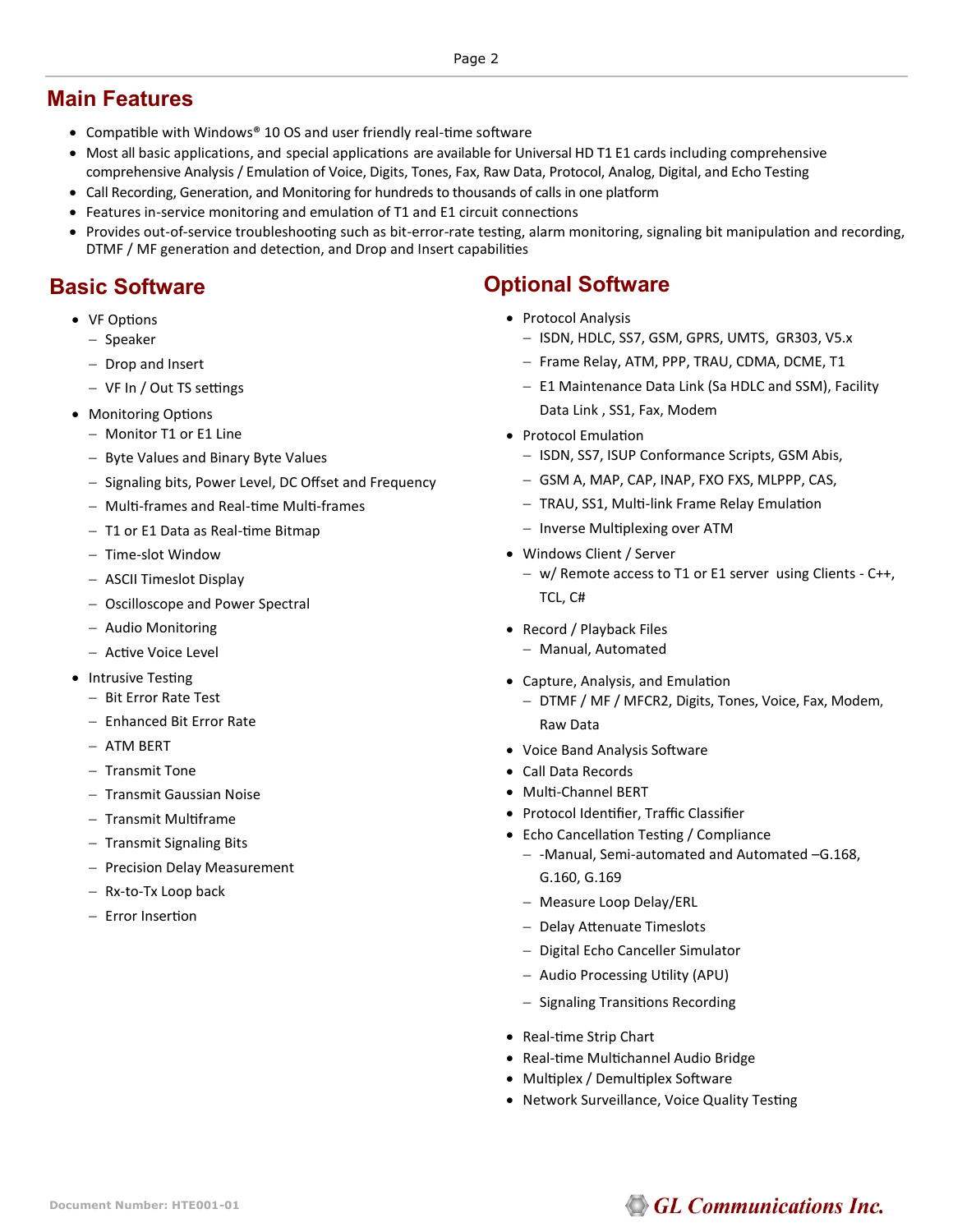### **PCI based Universal T1 E1 Card – Specifications**

### **Physical Interface**

| T1 or E1                        | Dual RJ48c Connectors                                                        |
|---------------------------------|------------------------------------------------------------------------------|
| Audio Signal                    | (4) 3.5 mm Balanced (Stereo) or Unbalanced (or Mono) Audio Jacks (Tx and Rx) |
| PC Interface                    | PCI Express x1 Lane Compliant to PCI Express Base Specification v1.1         |
| <b>External Clock Connector</b> | (1) MCX Coaxial Jack                                                         |

### **Environmental Specifications**

| Temperature       | Operating: 0 to 50° C Storage: -50 to 70° C                                    |
|-------------------|--------------------------------------------------------------------------------|
| Relative Humidity | Operating: 10% to 90% (non-condensing) Storage: 0% to 95% (non-<br>condensing) |
| Altitude          | Operating: -100 to 12,000 ft. Storage: -100 to 40,000 ft.                      |

### **Physical Dimensions**

| <b>Dimensions</b> | 17.1 inches (L) $\times$ 4 .2 inches (W) |
|-------------------|------------------------------------------|
|                   |                                          |

#### **T1 or E1 Line Interface**

| <b>Framing Formats</b>         | Unframed, D4 (T1), ESF(T1), ESF(J1), CAS(E1), FAS(E1), CRC4<br>Hardware Compliant: SLC96, T1ESF ZBTSI                                                                                                                                                                                                                                                                                                                                                                                                                                                                                                                                                                                                                                  |
|--------------------------------|----------------------------------------------------------------------------------------------------------------------------------------------------------------------------------------------------------------------------------------------------------------------------------------------------------------------------------------------------------------------------------------------------------------------------------------------------------------------------------------------------------------------------------------------------------------------------------------------------------------------------------------------------------------------------------------------------------------------------------------|
| Line Code format               | AMI, B8ZS (T1) or HDB3 (E1)                                                                                                                                                                                                                                                                                                                                                                                                                                                                                                                                                                                                                                                                                                            |
| <b>Bert Pattern Generation</b> | Pseudorandom patterns: (63) 2^6-1, (511) 2^9-1, (2047) 2^11-1, (32767) 2^15-1,<br>(1048575) 2^20-1, (8388607) 2^23-1, QRSS. T1 In-Band Loop Code Generation<br>and Detection, Fixed patterns: All Ones, All Zeros, 1:1, 1:7, 3 in 24. Hardware<br>Compliant: User pattern of up to 32 bits in length International, National and<br>Extra Bits: User Defined (E1)                                                                                                                                                                                                                                                                                                                                                                      |
| Display and Logging            | Bit Errors, Bit Error Rate, Error Seconds, Error Free Seconds, %EFS, Severely<br>Error Seconds, % SES, Degraded Minutes, %Dmin, Loss Pattern Sync Count, Loss<br>of Sync Seconds, Available Seconds, %Available Seconds, Unavailable Seconds,<br>Bipolar Violations, BPV Rate, BPV Seconds, BPV Free Seconds, Frame Errors, FE<br>Rate, FE Seconds, FE Free Seconds, with Detailed logging into disk file.<br>Resync In Progress, Loss of Signal, Blue Alarm, Change of Frame Alignment,<br>Bipolar Violation, Frame Error, Carrier Loss, Yellow Alarm, Out of Frame Events<br>Counter, Error Super frame Counter, Bipolar Violations, Remote Alarm, Distant<br>Multiframe Alarm, Signaling All Ones, CAS Multiframe Error, CRC4 Error |
| Drop and Insert                | Any contiguous set of digital timeslots and/or audio input                                                                                                                                                                                                                                                                                                                                                                                                                                                                                                                                                                                                                                                                             |
| Facility Data Link             | T1 ESF Mode: Transmit/Receive Messages, Bit-Oriented Messages, and Files                                                                                                                                                                                                                                                                                                                                                                                                                                                                                                                                                                                                                                                               |
| Zero Suppression               | B7 Stuffing, Transparent and B8ZS (T1)                                                                                                                                                                                                                                                                                                                                                                                                                                                                                                                                                                                                                                                                                                 |
| Loopbacks                      | Normal (Outward and Inward), Through mode and Cross-Port loop back                                                                                                                                                                                                                                                                                                                                                                                                                                                                                                                                                                                                                                                                     |

# **GL Communications Inc.**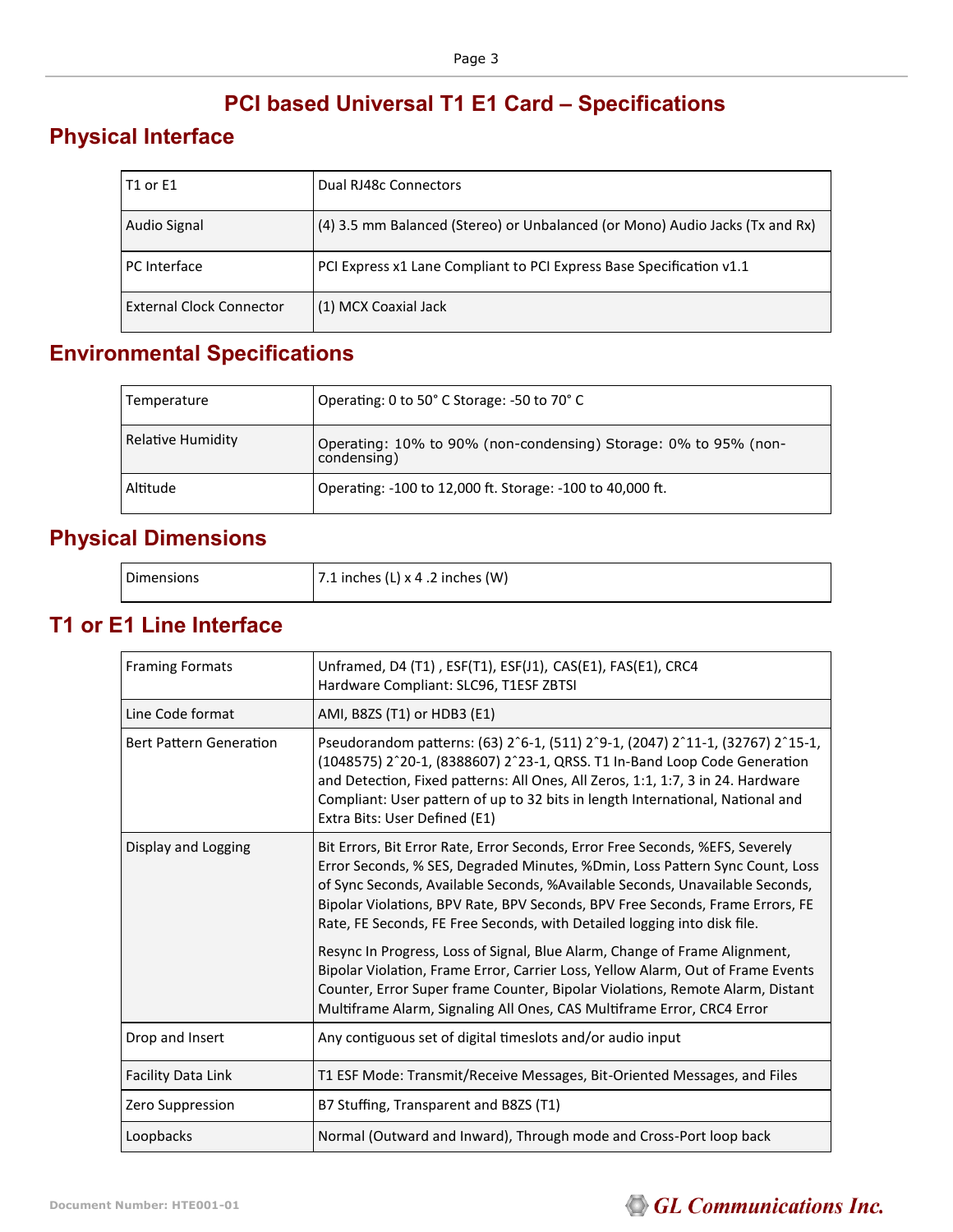#### **Transmit**

| T1 or E1 Interface Hardware<br>Compliance               | Hardware Compliant:<br>ANSI: T1.403.1995, T1.231-1993, T1.408<br>AT&T: TR54016, TR62411<br>ITU: G.703, G.704, G.706, G.736, G.775, G.823, G.932, I.431, O.151, Q.161<br>ITU-T: Recommendation I.432-03/93 B-ISDN User-Network Interface-Physical<br>Layer Specification<br>ETSI: ETS 300 011, ETS 300 166, ETS 300 233, CTR12, CRT4<br>Japanese: JTG.703, JTI.431, (Future enhancement - JJ-20.11 - CMI Coding Only) |
|---------------------------------------------------------|----------------------------------------------------------------------------------------------------------------------------------------------------------------------------------------------------------------------------------------------------------------------------------------------------------------------------------------------------------------------------------------------------------------------|
| T1 Output Level                                         | T1: 3.0V Base to Peak Selectable 0-655Ft Pulse Equalization Setting                                                                                                                                                                                                                                                                                                                                                  |
| E1 Output Level                                         | $E1: 3.0V \pm 0.3V$ Base to Peak                                                                                                                                                                                                                                                                                                                                                                                     |
| <b>Frequency Offset</b>                                 | $E1: +/- 615$ Hz                                                                                                                                                                                                                                                                                                                                                                                                     |
|                                                         | T1: +/- 464 Hz                                                                                                                                                                                                                                                                                                                                                                                                       |
| Line Built out Selections                               | 0dB, -7.5dB, -15dB, -22.5dB for T1 only                                                                                                                                                                                                                                                                                                                                                                              |
| Alarm Insertion                                         | Blue, Yellow, Remote, Distant Multiframe, Bit 7 Zero Suppression<br>D4 Yellow: 1 in S bit of frame 12<br>AIS-CLCode<br><b>ESF-RAI CI Code</b>                                                                                                                                                                                                                                                                        |
| <b>Error Insertion</b>                                  | BPV, Bit Error, Frame Error, CRC Errors, Burst Frames, Fixed Error Rate, Random                                                                                                                                                                                                                                                                                                                                      |
| Internal Clock Specification                            | Standard: $+/-$ 3ppm<br>Optional: +/- 1ppm                                                                                                                                                                                                                                                                                                                                                                           |
| Output Clock Source /<br><b>Synchronization Options</b> | Internal, Recovered, and External Clock                                                                                                                                                                                                                                                                                                                                                                              |

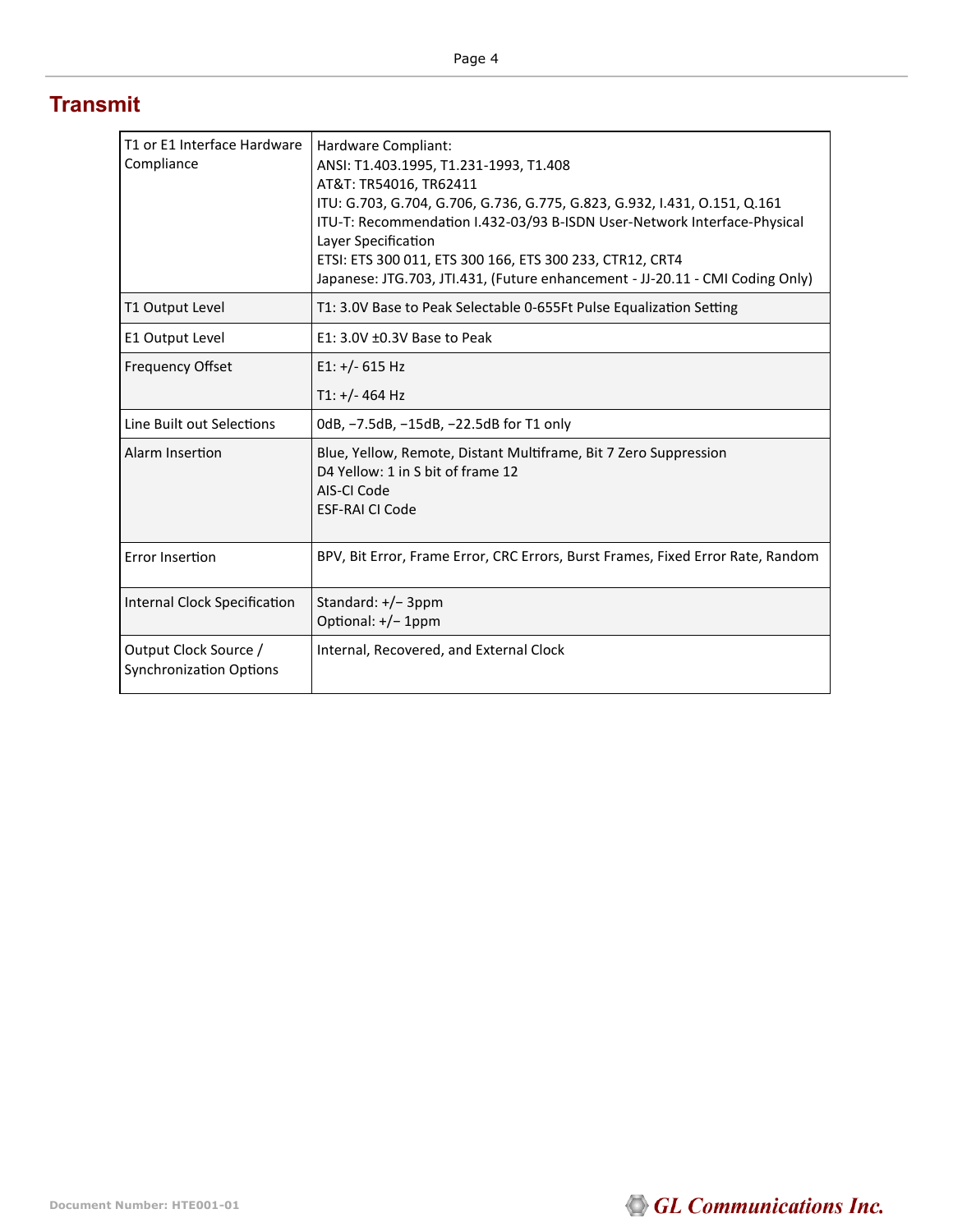#### **Receive**

| Input Impedance              | 100Ω for Terminate and Monitor (T1)<br>120Ω for Terminate and Monitor (E1)<br>>1KΩ for Bridge                                                                                                                                                                                     |
|------------------------------|-----------------------------------------------------------------------------------------------------------------------------------------------------------------------------------------------------------------------------------------------------------------------------------|
| Terminations                 | Terminate, Monitor, Bridge                                                                                                                                                                                                                                                        |
| T1 Input Frequency           | $1.544$ MHz +/-20 KHz.                                                                                                                                                                                                                                                            |
| E1 Input Frequency           | 2.048Mhz +/-20 KHz.                                                                                                                                                                                                                                                               |
| <b>Frequency Measurement</b> | $+/- 1$ ppm                                                                                                                                                                                                                                                                       |
| <b>Error Detection</b>       | Frame Error, CRC Error, BPV Error, Logic Error, Frame Alignment Error<br>Hardware Compliant:<br>*10 or 24 bits for sync time<br>*2/4, 2/5, or 2/6 frame bit in error frame select<br>*Frame error bit corruption for 1 or 3<br>frame bits<br>*E-Bit Error<br>*Line Code Violation |
| <b>Alarm Detection</b>       | D4 Yellow Alarm, ESF Yellow Alarm<br>Hardware Compliant: J1 Yellow Alarm                                                                                                                                                                                                          |
| Intrinsic Jitter             | <b>Meets Jitter Tolerance:</b><br>Meets AT&T TR 62411 (Dec. 90)<br>Meets ITU-T G.823<br>Jitter Transfer: Meets AT&T TR 62411 (Dec. 90)                                                                                                                                            |
| Input Range                  | T1: Terminate<br>• 0 to 36dB (Long Haul), Monitor, Bridge<br>Monitor<br>$\bullet$ 20dB, 26dB<br>E1: Terminate<br>• 0 to 43dB (Long haul), Monitor, Bridge<br>Monitor<br>$\bullet$ 20dB, 26dB                                                                                      |

### **PCM Interface**

| Transmit | Synthesized Tone: 15 Hz to 3975 Hz selectable in 1Hz steps, +3.0dBm to -40dBm<br>in 0.1 steps selectable, Frequency sweep. Dual Tone: Single or any combination<br>of tones. Supervision: User defined states of A, B, (C, D) bits.<br>Signaling: DTMF/MF Dialing Digits, ISDN, MFC-R2<br>File Playback: User created or recorded file.<br>Special Codes: Milliwatt Codes, CSU Loop Up/Down Codes |
|----------|---------------------------------------------------------------------------------------------------------------------------------------------------------------------------------------------------------------------------------------------------------------------------------------------------------------------------------------------------------------------------------------------------|
| Receive  | Displays for All Channels: Signaling Bits, Power Level, Frequency, and Data.<br>Graphical displays: Oscilloscope, Spectral, Spectrogram, Signal-to-Noise<br>Signaling: DTMF/MF Dialed Digit Detection and Analysis, ISDN, MFC-R2<br>Recorder: Record Full/Fractional T1/E1/J1 Timeslots to hard disk file                                                                                         |

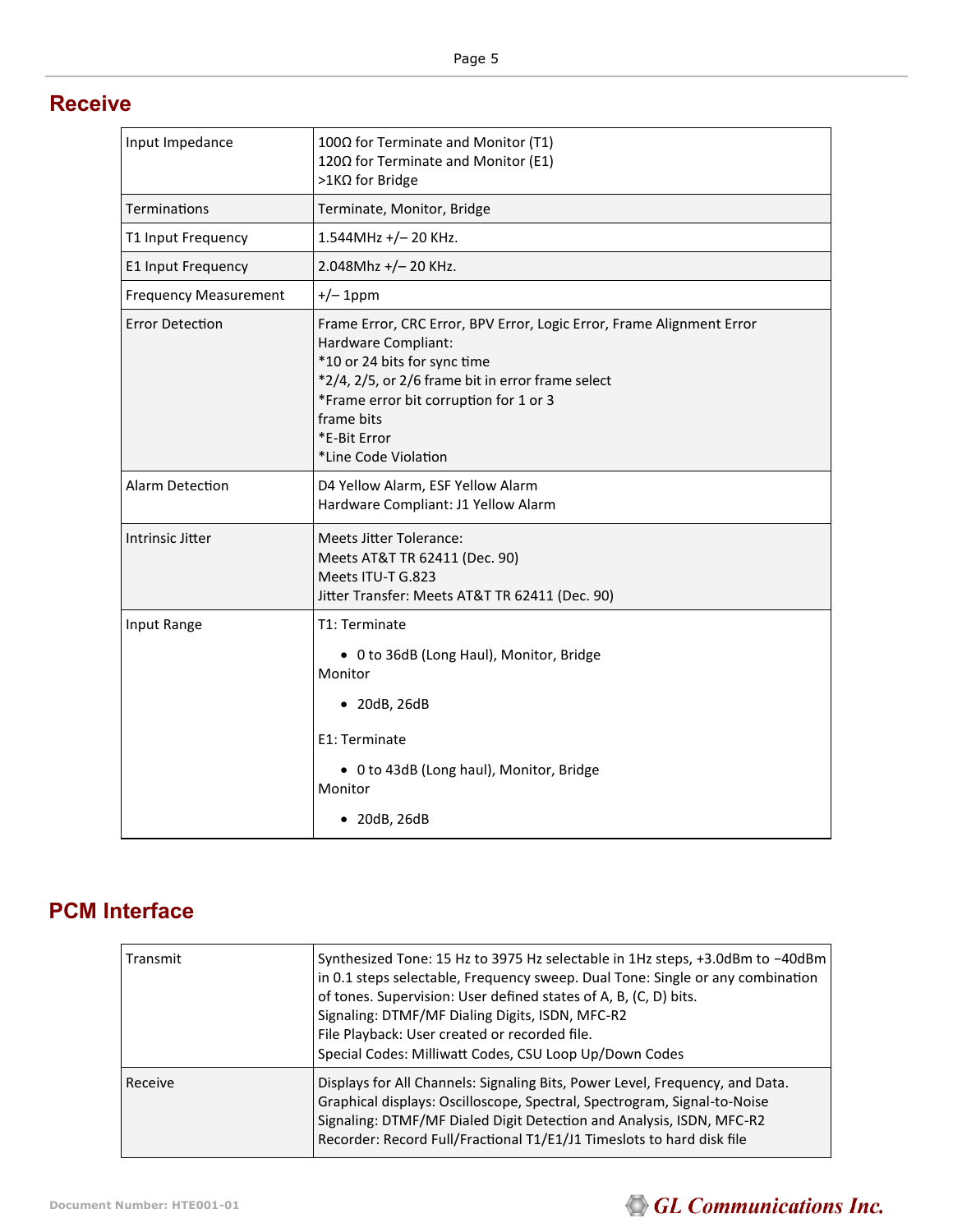## **VF Drop and Insert**

Refer to [VF Drop and Insert Capabilities](https://www.gl.com/vf-input-output-interfaces-t1-e1-products.html) webpage for more details.

| Transmit   | Signal Level Measurement Accuracy: 0.0dBm +/-0.1dBm. Range: -7.2 dB to<br>+18.2 dB selectable gain in 0.1 dB steps<br>Output Impedance: 135Ω, 50Ω, 600Ω, 900Ω                                                                                                                                                                                                                                                                                                |
|------------|--------------------------------------------------------------------------------------------------------------------------------------------------------------------------------------------------------------------------------------------------------------------------------------------------------------------------------------------------------------------------------------------------------------------------------------------------------------|
| Receive    | Audio Monitoring: Built-in Speaker.<br>Audio Insertion: Selected DS0 replaced with inserted audio from VF Input.<br>Range: 18.0 dB to +7.3 dB selectable gain in 0.1 dB step.<br>Volume Control: User specified software controller.<br>Input Impedance: Software selectable 135Ω, 50Ω, 600Ω, 900Ω for Intrusive<br>Testing. High Impedance ( $>50K\Omega$ ) for Non-Intrusive Testing. Provision for<br>external Microphone (Mic/HS) on VF ports connection |
| Connectors | (4) 3.5 mm Balanced (Stereo) or Unbalanced (Mono) Audio Jacks (Tx and Rx)                                                                                                                                                                                                                                                                                                                                                                                    |

#### **External Clock Interface**

| Input/Output Level     | TTL Level tolerant |
|------------------------|--------------------|
| Input/Output Impedance | $50$ Ω nominal     |